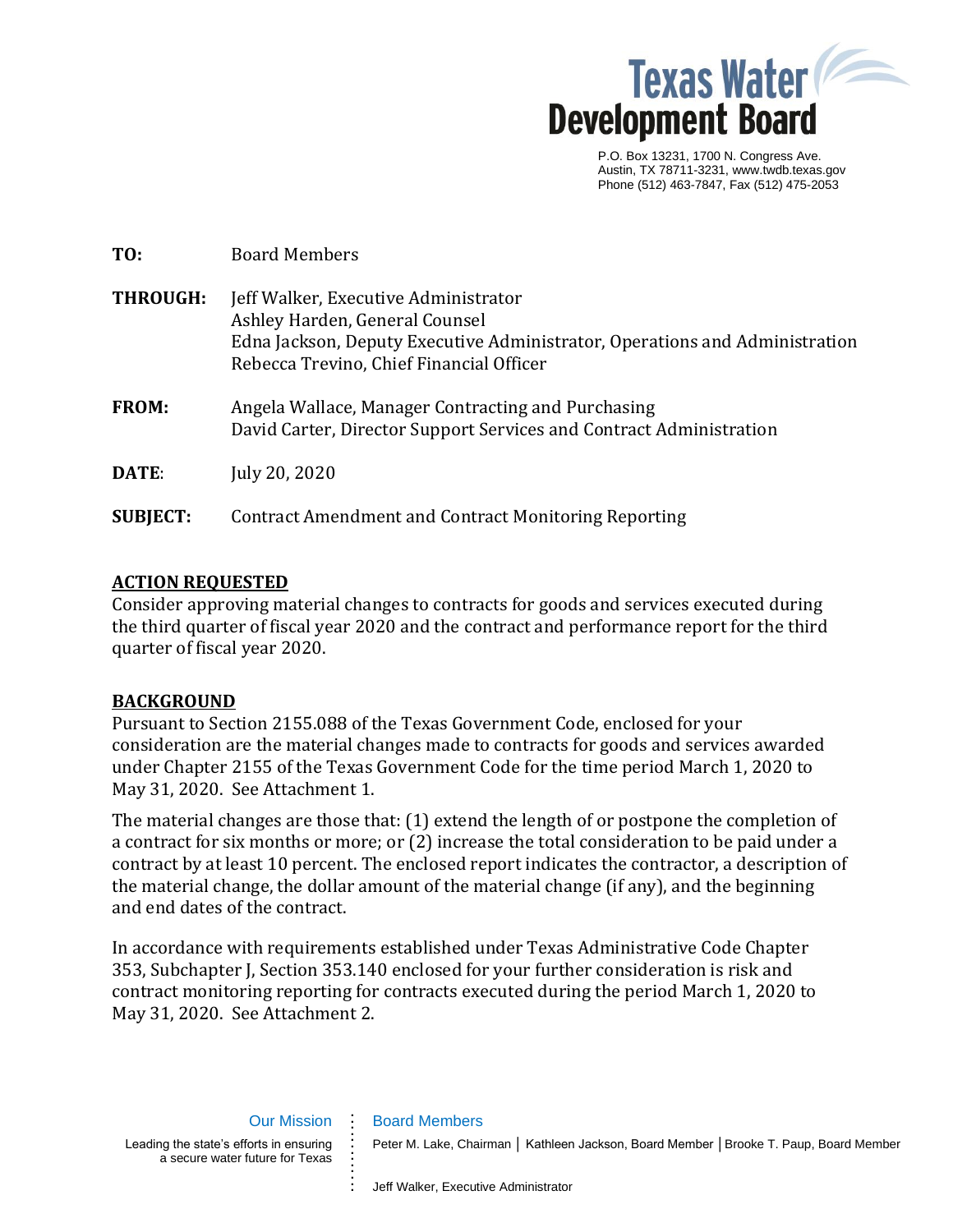Board Members July 20, 2020 Page 2

The reporting includes contractor, project and cost information for each contract executed, along with the risk rating of the contract and whether or not enhanced contract monitoring is required.

### **KEY ISSUES**

None.

### **RECOMMENDATION**

The Executive Administrator concludes this report meets the requirements of Texas Government Code 2155.088 and 31 TAC Chapter 353, Subchapter J, Section 353.140 and recommends approval.

Attachment(s): 1. Contract Amendments and Purchase Order Change Notices executed by the Texas Water Development Board

> 2. Contracts Executed by the Texas Water Development Board subject to Contract Monitoring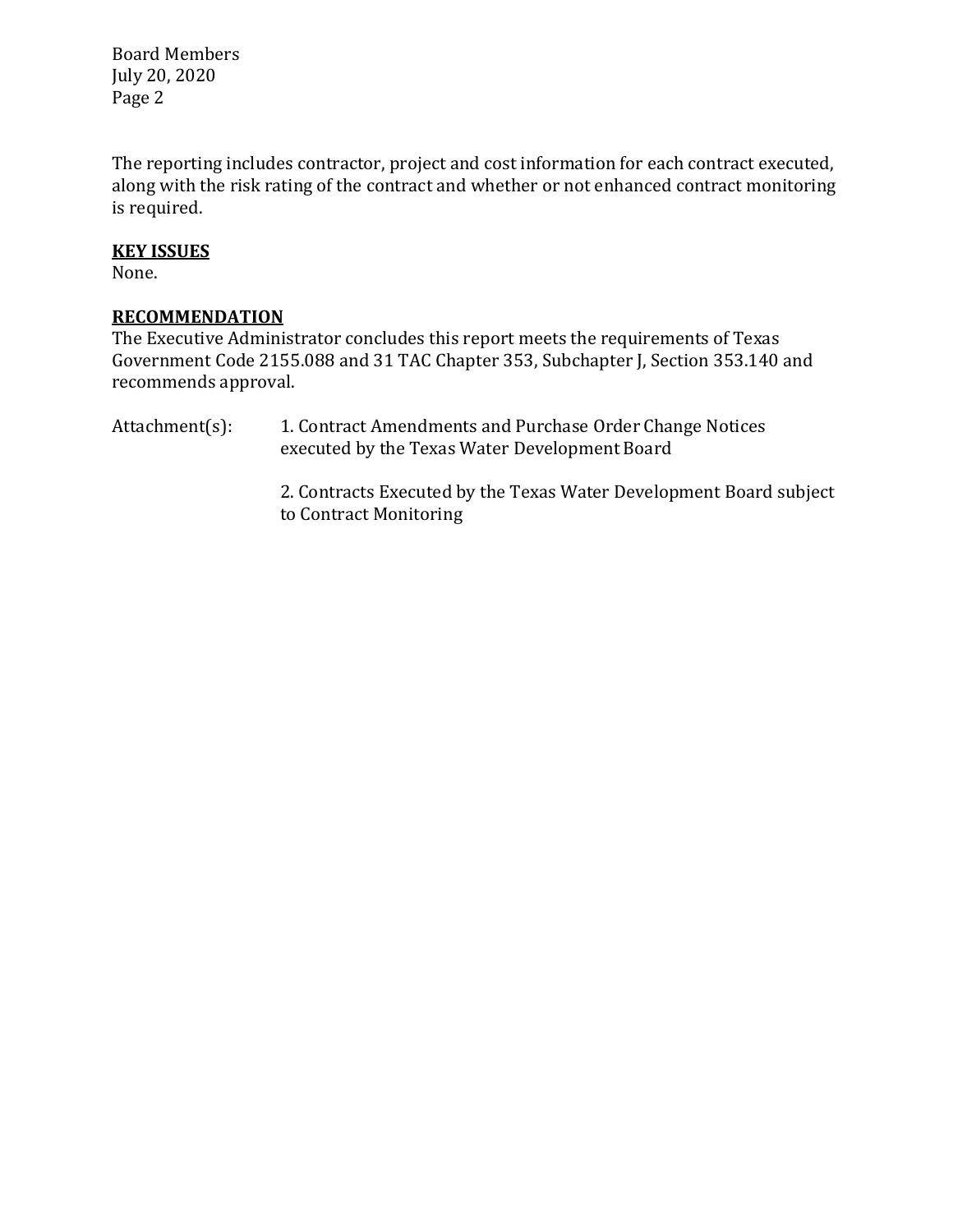# *Attachment 1* **Contract Amendments Executed by the Texas Water Development Board Period: March 1, 2020 to May 31, 2020**

| CONTRACTOR/<br><b>CONTRACT NO.</b>                        | <b>PROJECT</b><br><b>DESCRIPTION</b>                                 | <b>ORIGINAL</b><br><b>AMOUNT</b> | <b>AMENDMENT</b><br><b>REASON</b>                                                                                                                                                         | <b>AMENDED</b><br><b>AMOUNT</b> | <b>CONTACT</b><br><b>PERSON</b> | <b>START</b><br>DATE/<br><b>END DATE</b> | <b>OFFICE</b> |
|-----------------------------------------------------------|----------------------------------------------------------------------|----------------------------------|-------------------------------------------------------------------------------------------------------------------------------------------------------------------------------------------|---------------------------------|---------------------------------|------------------------------------------|---------------|
| <b>First Southwest</b><br>Company - Hilltop<br>1700012106 | RFP No. 580-17-0034<br><b>Financial Advisory</b><br>Services         | \$2,875,000.00                   | <b>Amendment No. 3</b><br>extended the<br>contract by 12<br>months and added<br>\$550,000 in<br>funding.<br>Approved by the<br><b>Board at 01/16/20</b><br>meeting. Agenda<br>Item No. 3. | \$3,425,000.00                  | Georgia<br>Sanchez              | $03/01/2017 -$<br>02/28/2021             | Finance       |
| <b>AECOM</b><br>1800012224                                | RFQ, 580-18-<br>RFQ0060,<br><b>Cooperating Technical</b><br>Partners | \$464,424.00                     | <b>Amendment No. 2.</b><br><b>Added Task Orders</b><br>4, 5, 6, 7, 8 and 9.<br>Approved by the<br><b>Board at 02/13/20</b><br>meeting. Agenda<br>Item No. 6.                              | \$2,395,005.00                  | Manuel Razo                     | $01/22/2018 -$<br>04/22/2021             | <b>WSC</b>    |
| <b>Halff Associates</b><br>1800012225                     | RFQ, 580-18-<br>RFQ0060,<br><b>Cooperating Technical</b><br>Partners | \$582,670.00                     | <b>Amendment No. 3.</b><br><b>Added Task Orders</b><br>5, 7, 8 and 9.<br>Approved by the<br><b>Board at 02/13/20</b><br>meeting. Agenda<br>Item No. 6.                                    | \$2,832,089.00                  | Manuel Razo                     | $01/22/2018 -$<br>05/21/2021             | <b>WSC</b>    |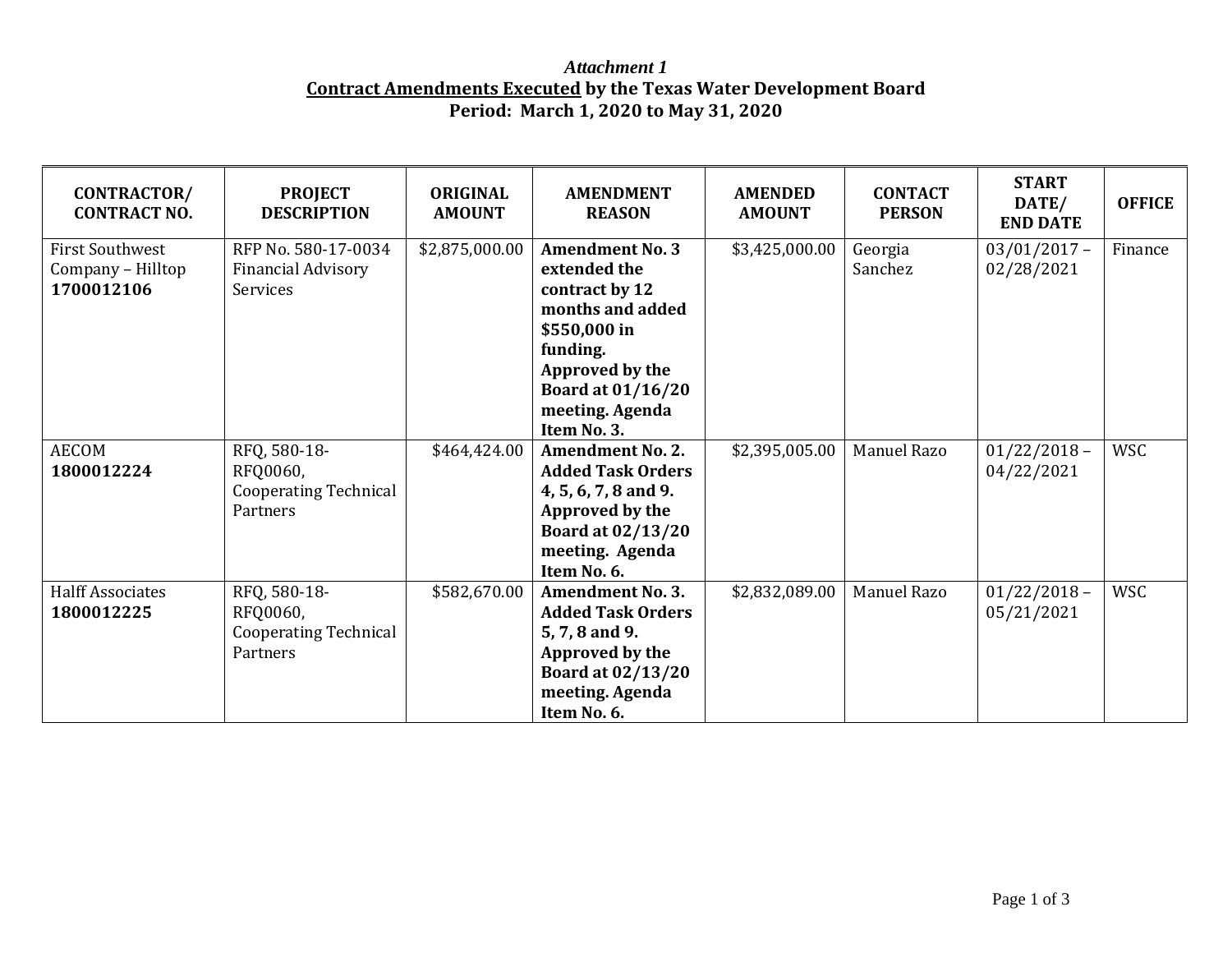# *Attachment 1* **Purchase Order Change Notices issued by the Texas Water Development Board Period: March 1, 2020 to May 31, 2020**

| <b>CONTRACTOR/</b><br><b>PURCHASE ORDER</b> | <b>DESCRIPTION</b>                                        | <b>ORIGINAL</b><br><b>AMOUNT</b> | <b>CHANGE REASON</b>                    | <b>AMENDED</b><br><b>AMOUNT</b> | <b>CONTACT</b><br><b>PERSON</b> | <b>START</b><br>DATE/<br><b>END DATE</b> | <b>OFFICE</b> | <b>PCC</b><br><b>CODE</b> |
|---------------------------------------------|-----------------------------------------------------------|----------------------------------|-----------------------------------------|---------------------------------|---------------------------------|------------------------------------------|---------------|---------------------------|
| 580-20-0248                                 | FY20 Video<br><b>Captioning Services</b><br>Matt Erickson | \$2,000.00                       | <b>Additional services</b><br>required. | \$3,500.00                      | Matt Erickson                   | $9/1/2019 -$<br>8/31/2020                | IT            |                           |